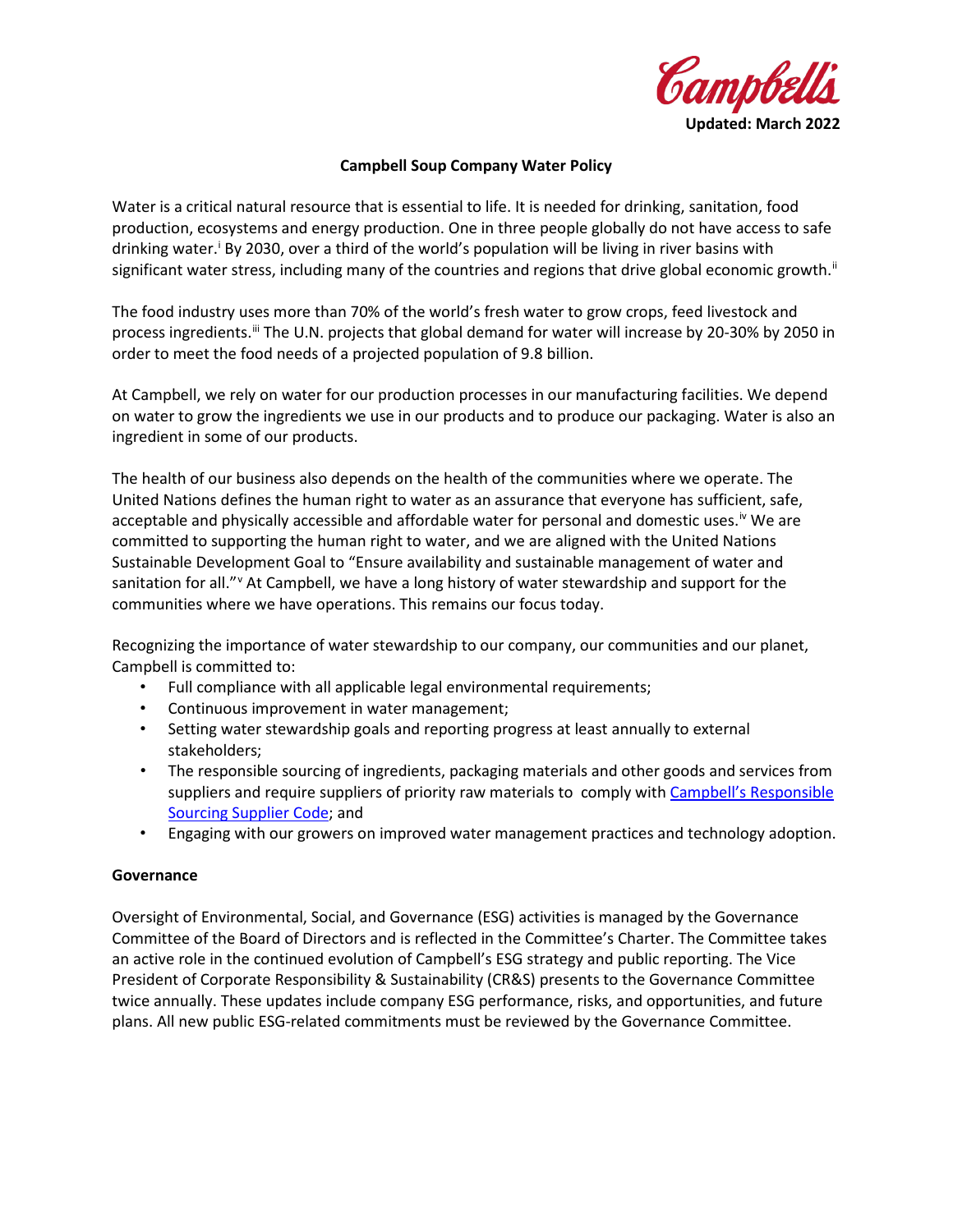### **Risk Management**

Campbell's General Counsel and Chief Audit Executive are responsible for maintaining our Enterprise Risk Management (ERM) processes. Our General Counsel reports to our CEO and is a member of the Corporate Leadership Team. Our Chief Audit Executive reports to the Audit Committee of the Board of Directors. ESG risk factors are fully integrated into Campbell's annual ERM processes for evaluation by the Company's Risk Committee (consisting of the CEO and the Corporate Leadership Team). The Risk Committee is responsible for the company's ERM approach in terms of risk appetite and tolerance as well as risk monitoring and reporting. The ERM process, output and actions are reviewed by the Audit Committee annually.

# **Responsible Sourcing and Sustainable Agriculture**

Campbell's Responsible Sourcing Program is embedded in our Procurement Department. We are committed to responsibly sourcing 100% of our priority raw materials. At Campbell, this means that the supplier agrees to and signs [Campbell's Responsible Sourcing Supplier Code](https://www.campbellsoupcompany.com/wp-content/uploads/2022/02/responsible-sourcing-supplier-code.pdf) and discloses the country of origin of the raw material. Where the country of origin or the supplier's geographic location (e.g. watershed or ecoregion) for a priority raw material is deemed high risk, the supplier also must undergo a social and environmental compliance audit. An audit may also be required where other high-risk circumstances exist, such as when a supplier is facing negative public attention, when there is a thirdparty investigation into the supplier's business practices, and/or where Campbell has an organizational focus that relates to the supplier's business practices.

Campbell's Sustainable Agriculture Program focuses on partnerships with growers of key ingredients to protect and replenish natural resources, improve livelihoods on farms and connect farmers with data analytics. Our programs with growers focus on water conservation, greenhouse gas emissions reductions, fertilizer optimization, pesticide risk reductions and improvements to soil health.

#### **Water Risk Assessments**

In fiscal 2021, Campbell completed a water inventory and risk assessment of its direct operations and supply chain using the World Resources Institute's Aqueduct Water Risk Atlas (Aqueduct) and the World Wildlife Fund's Water Risk Filter (WRF).

Twenty Campbell facilities, representing 93% of water consumed by our direct operations, were identified as having basin-level water risk, which is a measure of the severity and likelihood of water challenges at the basin-level.

According to the risk modeling tools used in our analysis, these direct operations were identified as experiencing extremely high or high:

- Current basin water risk;
- Current water stress levels;
- Interannual variability, seasonal variability, drought, or flood risk; and/or
- Water quality risk.

These basin water risks were evaluated in conjunction with facility-level water withdrawals and criticality to the business to determine basin-level water risk to Campbell. To further assess and understand these potential risks to our own operations, we asked environmental subject matter experts